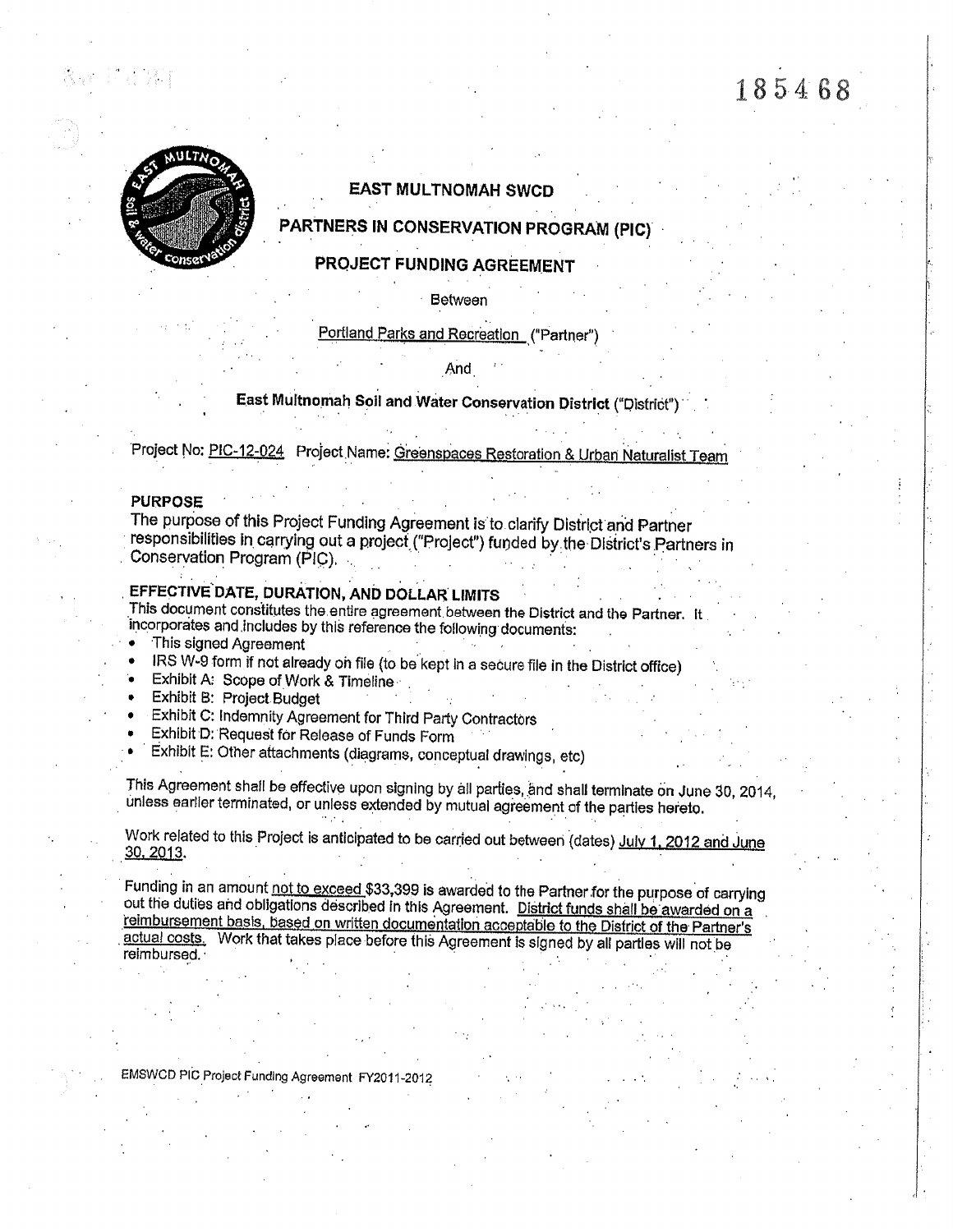### **PARTNER RESPONSIBILITIES**

The Partner is responsible for managing the Project. The Partner is fully accountable for all District funds received. To be eligible for reimbursement, such funds may be used only for purposes approved by the District.

### The Partner shall;

- 1. Determine the need for and obtain any necessary permits before beginning work.
- 2. Purchase any materials needed for the Project.
- 3. Carry out, hire, or contract for the installation of the Project, as described in Exhibit A: Scope of Work. The Partner shall be responsible for the employment, supervision, and work assignments of its employees and/or contractors, and for executing and enforcing any contracts and agreements entered into by the Partner to carry out the Project.
- 4. Rent or provide any equipment needed for carrying out the Project.
- 5. The information provided to the District is that the total cost of the Project (cash and ln-kind contributions from all sources, including the District) will be an estimated \$133,463. The Partner will follow the instructions in "a" or "b", below, whichever is applicable.
	- a) If this figure is under \$5,000, the Partner will not be required to get bids for materials or labor.
	- b) If this figure is over \$5,000, the Partner shall comply with state and local public contracting requirements and shall provide written documentation to District that Partner has awarded all contracts in accordance with such requirements. The Partner may choose the provider whose bid or quote will best serve the interests of the Partner and the District, taking into account price as well as considerations including, but not limited to, experience, expertise, product functionality, suitability for a particular purpose, and contractor responsibility.
- 6. If any Project that qualifies as a public improvement project (i.e., construction, reconstruction or major renovation on real property) is expected to or actually does exceed \$50,000 in expenses, the Partner and all contractors shall comply with all prevailing wage requirements pursuant to 279C.800 et seq.
- 7. If the Partner contracts with any contractor(s) to perform work related to this Agreement, the Partner will have the contractor(s) sign C: Indemnity Agreement for Third Party Contractors and will forward that agreement to the District.
- 8. It is highly recommended that the Partner use only contractors who are licensed, bonded, and insured.
- Ensure that Profect work is carried out and practices are installed according to specifications  $9.$ provided by or agreed to by the District:
- Within six months of the effective date of this Agreement, demonstrate to the District (through invoicing or a brief progress report) that progress has been made on the Project. Failure to make progress within a reasonable period of time may require an amendment to this Agreement to adjust the timeline and/or Scope of Work.
- Provide the District with all receipts and invoices (original or photocopy) within 30 days after 11. Project completion. For projects involving more than one phase, conservation practice, or product, reimbursement may be requested (accompanied by receipts/invoices) as phases, practices, or products are completed, rather than at Project completion. Payment will not be made until the District has received the appropriate documentation for that reimbursement request.
- Provide documentation of the Partner's (and Landowner's, if applicable) in-kind contribution  $12.$ of labor and materials, and of matching funds received from other sources, including cash and in-kind contributions of labor and materials. The Partner is expected to secure matching funds to support the Project, in an amount equal to or exceeding the amount provided by the District. This match may include cash, in-kind contributions, or a combination thereof.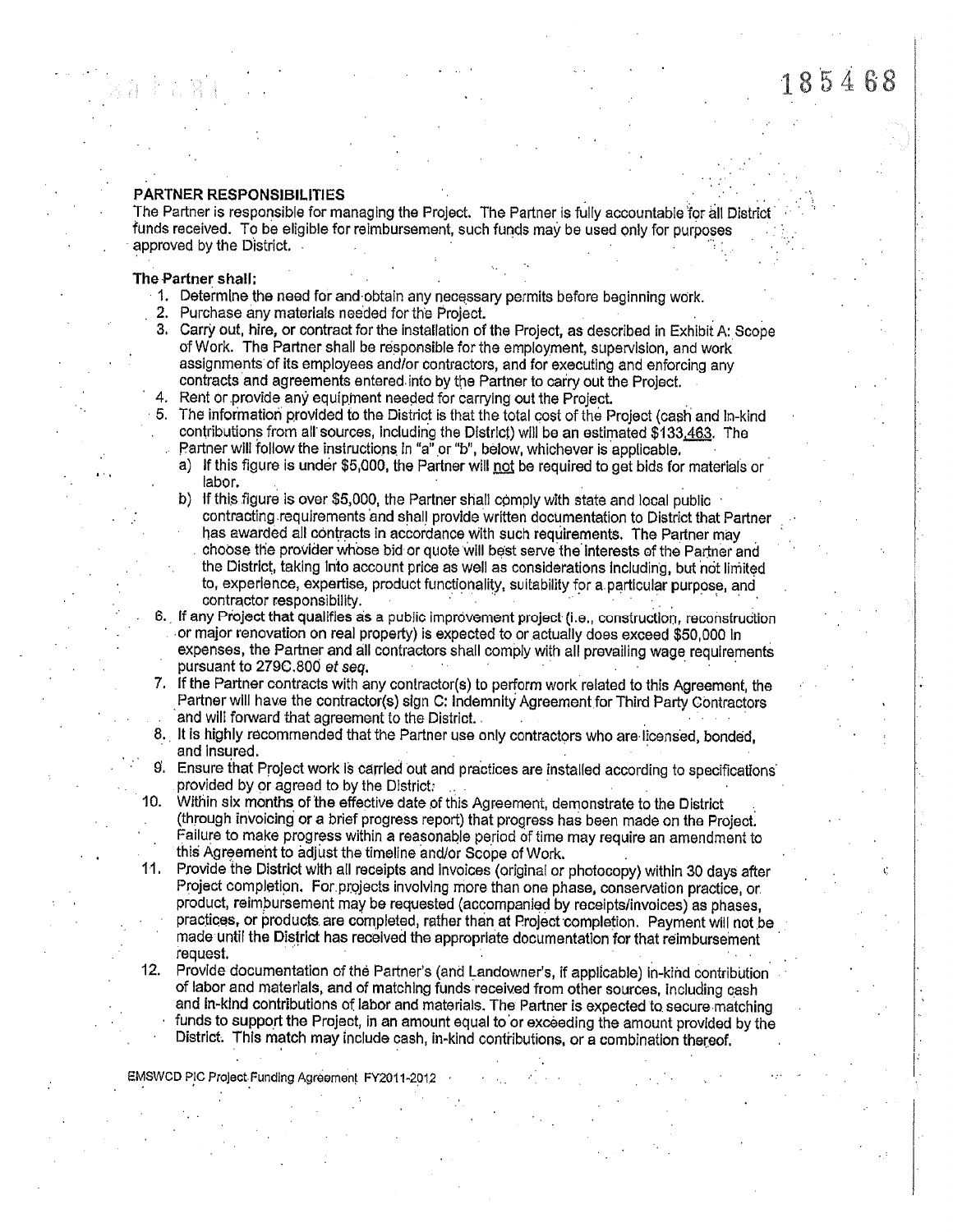- 13. Fill out and submit the attached Funds Request Form (Exhibit D) with each request for reimbursement, demonstrating in-kind match.
- 14. Fill out, sign and submit to the District an IRS form W-9 with or prior to request for reimbursement.
- 15. Complete the Project by the date provided in this Agreement.
- 16. Submit a written Project Completion Report (with photos) to the District within 60 days of the completion of the Project or before the termination date of this Agreement, whichever occurs first. The District may withhold 10% of grant funds until Project Completion Report is submitted and approved.
- 17. On-the-ground project: Manage the property and maintain the funded practices for their design life (or ensure that the Landowner does so) as described in the PIC Application forms or as follows (if applicable):
- 18. Educational project: Use the products developed under this Agreement for a reasonable amount of time. (In other words, develop educational materials that will be usable for at least two years, and purchase items for workshops, etc. that are of sufficient quality that they will be usable for at least two years.
- 19. Repair or replace work that is damaged by normal use or ordinary natural events. (The Partner is not responsible for repair or replacement due to catastrophic natural events.)
- 20. For the design life of the Project, permit the District, its officers, agents, employees, contractors and invitees to enter onto the property where the Project is located for purposes of inspecting the work as it is carried out, and to monitor the condition and effectiveness of the Project following completion. The District shall provide reasonable notice to the Partner of such entry, which shall be at times agreeable to the Partner.
- 21. Allow a sign to be placed at the site (at EMSWCD's expense) indicating project type and funding source, and/or allow one or more tours of the Prolect site if scheduled at a convenient time.
- 22. Provide recognition of the District in outreach and educational materials. This may include mention of the District as a sponsor/funder on the Partner's website, newsletters, annual reports, and at project-related events, and inclusion of the District's name and logo on workshop materials, as applicable.

### **DISTRICT RESPONSIBILITIES**

The District is responsible for providing partial funding to the Partner to carry out the Project as described below and in the project budget.

### The District shall:

- 1. Reimburse the Partner for agreed-upon Project costs incurred during the period of this Agreement, in the amounts established under this Agreement.
- 2. Monitor progress and effectiveness of the Project at agreed-upon frequencies.
- 3. Prepare reports about the Project, including but not limited to the results and condition of the work, which shall be public records.
- 4. Any time it is determined that the work to be completed under this Agreement is not being done in the prescribed time and manner, advise the Partner of any issues or concerns and request, if necessary, an amendment to this Agreement to reflect any adjustments, including the dollar amount of the contract.
- If the Partner receives payments from the District exceeding \$600 in any calendar year, the 5. payments may be considered reportable income by the IRS. The District may submit a 1099-MISC form to the IRS and to the Partner for the tax year(s) if applicable. The Partner should consult a tax advisor about reporting the payments as income and about whether the Project-related expenses may be included as deductions on the Partner's tax returns.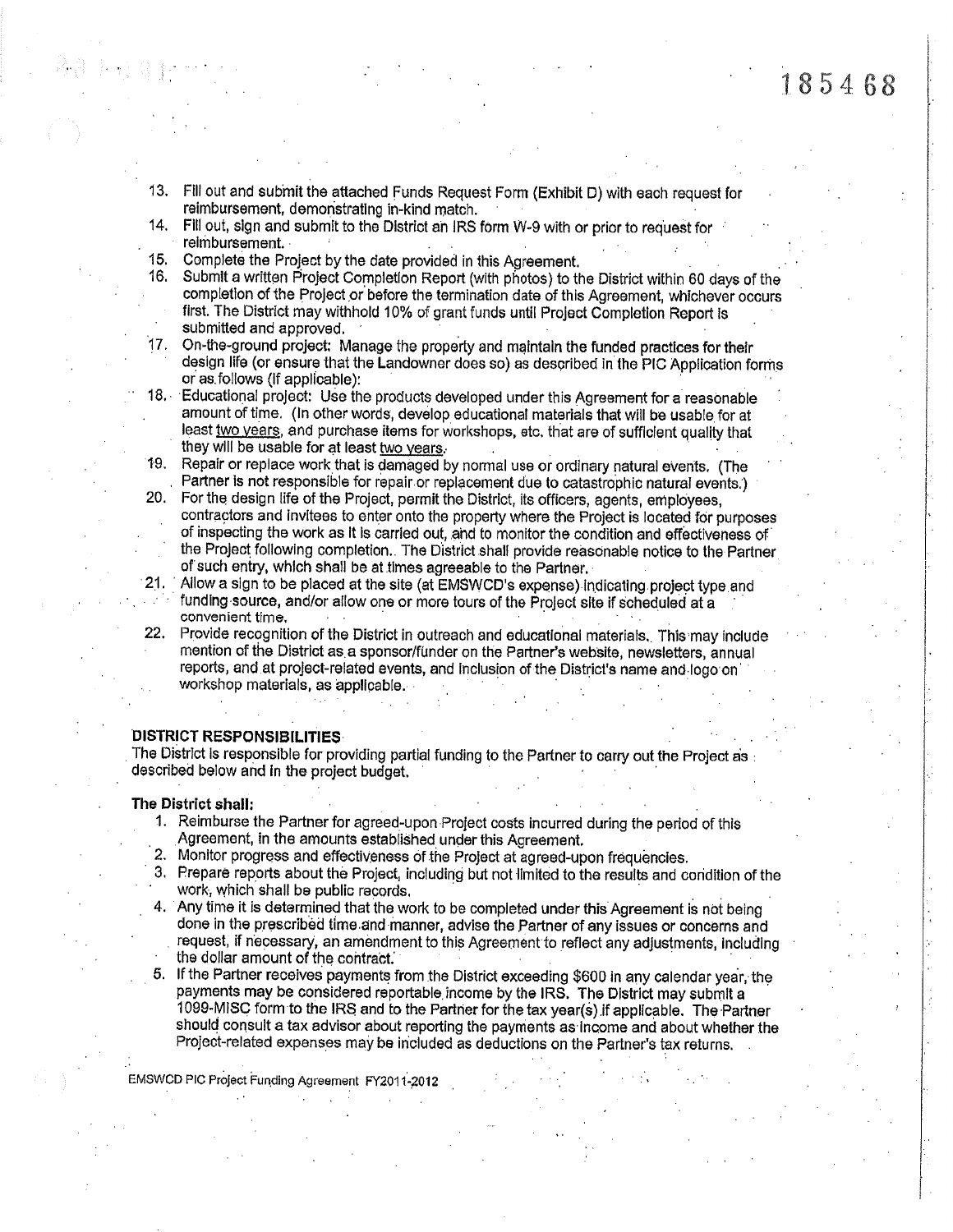# 185468

## **PROJECT MANAGERS**

All reports, correspondence, and required documentation shall be directed to the appropriate Project Manager.

### For the District:

- Lissa Adams, Finance and Grants Manager -
- East Multnomah Soil & Water Conservation District
- 5211 N Williams Ave Portland, OR 97217 Phone: 503-222-7645 x 117 Fax: 503-935-5359
- Email: lissa@emswcd.org

### For the Partner:

- Kelly Simpson Rosteck ·
- Portland Parks and Recreation
- 2909 SW 2<sup>nd</sup> Avenue
- Portland, OR 97201
- Phone: 503-823-6378
- Email: Kelly.simpson@portlandoregon.gov

# **OTHER TERMS of this Agreement**

### Ownership:

- On-the-ground project: After completion of the Project, all improvements funded with District funds and affixed to the land shall become the property of the Partner or Landowner, whichever is applicable. Improvements not affixed to the land and funded with District funds, such as
- unused/excess materials and portable equipment, will become the property of the District at the District's discretion.
- Educational project: After completion of the Project, all educational materials and other products funded with District funds shall become the property of the Partner or Fiscal Agent, whichever is applicable. Supplies not used for the Project and funded with District funds, such as unused/excess materials and portable equipment, will become the property of the District at the District's discretion. Upon receiving permission from the Partner (or other original author), the District may use these products in its own outreach and program work, and may incorporate all or part of the content of these products into District materials (such as workshop notebooks and lists of resources). In doing so, the District must acknowledge the Partner (or other original author) as the author/developer of the relevant materials.

#### Compliance with applicable law:

- The Partner will comply with all federal, state and local laws and ordinances applicable to the work to be done under this Agreement.
- The Partner is responsible for complying with Oregon public contracting laws (e.g., Oregon Revised Statutes 279A, 279B, 279C) as they may apply to the Project.
- If the Project qualifies as a public improvement project (i.e., construction, reconstruction or major renovation on real property) and is expected to or actually does exceed \$50,000, the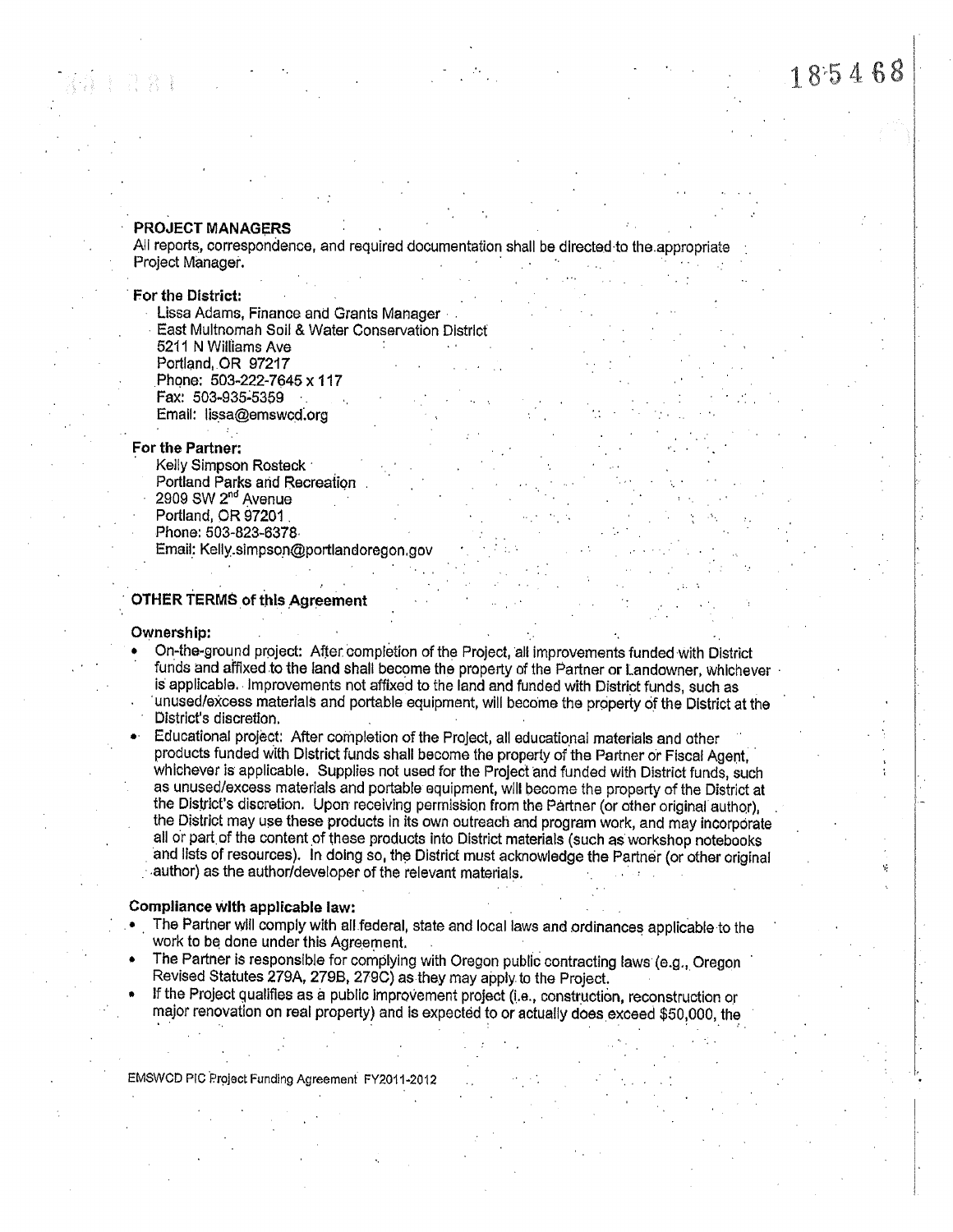Partner and all contractors working on the Project shall comply with all prevailing wage requirements pursuant to 279C.800 et seq.

### Liability and indemnification:

- The Partner and the District shall each be solely responsible for any damage or any third-party liability which may arise from that party's respective acts or omissions under this Agreement, subject to the limitations and conditions of the Oregon Tort Claims Act, ORS 30.260 through 30.300, and the Oregon Constitution.
- In carrying out its duties and obligations under this Agreement, the Partner shall indemnify, hold harmless, and defend the District, its officers, directors, agents and employees, against any and all losses, claims, damages and expenses, including reasonable and necessary attorney's fees, to the extent any such losses, claims, damages and expenses are due to the acts or omissions of the Partner, its officers, directors, agents and employees. The Partner shall have no obligation to indemnify the District should any such losses, claims, damages and expenses result, in whole or in part, from acts, omissions, willful misconduct or gross negligence of the District, its affiliates, officers, directors, agents and employees.
- Any contractor or other third party that enters into an agreement with, or on behalf of, the Partner pursuant to this Agreement shall be required to execute the Indemnity Agreement attached hereto as Exhibit C.

### Nondiscrimination:

For work related to this Agreement, the Partner agrees to comply with the District's policy of prohibiting discrimination on the basis of race, color, national origin, age, disability, sex, marital status, familial status, parental status, religion, sexual orientation, genetic information, political beliefs, reprisals, or because all or part of an individual's income is derived from any public assistance program.

# **Return of District funds:**

- If any of the practices or products funded under this Agreement fall within their design life due to circumstances within the Partner's control (e.g., neglect, failure to protect and maintain the practices, destruction of the practice before the expiration of its design life, or other actions which cause the funded practice to become non-viable), the Partner hereby agrees to refund to the District some or all of the funds provided for those practices or products, as determined by the District.
- The Partner shall not be responsible for, and the District shall not be obligated to replace, failed practices or products if such failure is caused by force majeure (e.g., catastrophic weather events, earthquake, wildfire, drought, or other significant events beyond either party's control).
- Any funds disbursed to the Partner under this Agreement that are expended in violation or contravention of one or more of the provisions of this Agreement must be returned to the District promptly, not later than 30 days after the District's written demand.

# Termination of agreement:

- The District or the Partner may terminate this Agreement at any time by giving thirty (30) days written notice to the other.
- If a notice of termination is given, the Partner shall halt work and shall make all reasonable efforts to cancel any commitments that are dependent on District funds.